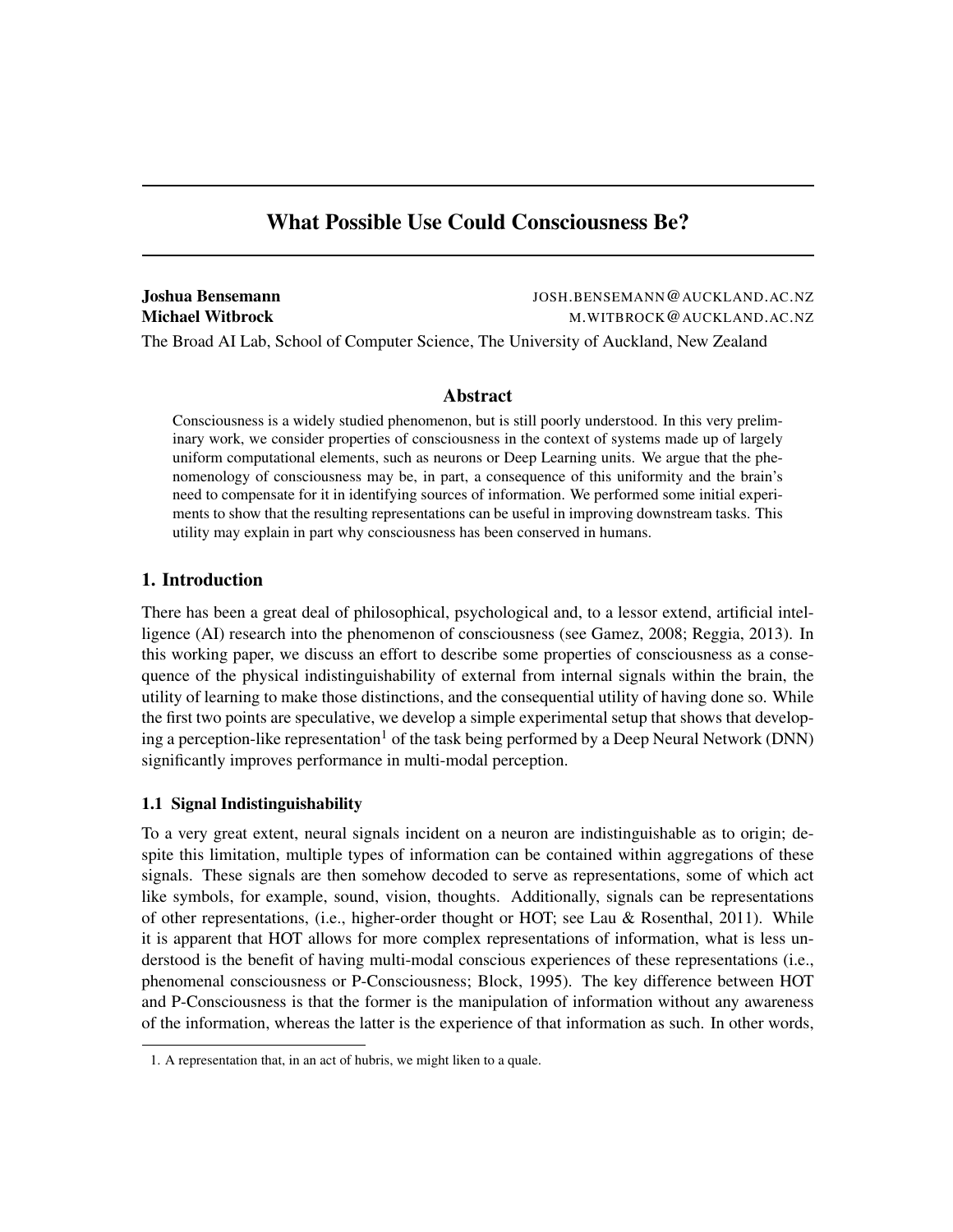humans and DNNs can use images to make decisions but only the humans visually experience (, or *see*,) the images.

#### 1.2 Purpose of Phenomenal Consciousness

The purpose of P-Consciousness has long been the subject of debate. Some speculated that it creates stability within cognitive processes (Ramachandran & Hirstein, 1997). For example, having a common representation of colour allows that same representation to be used in future. Others suggest that P-Consciousness can be used to determine what is occurring in real-time, such as images captured by the eyes, compared to mental images of prior events (Gregory, 1998). Others suggest that P-Consciousness could have some predictive function; the experience of being in control your body appears to be a contrast between what you intend to do and the feedback you receive after attempting it (Hohwy & Frith, 2004). Or perhaps P-Consciousness has no purpose (see Dennett, 2016).

All speculation about phenomenal consciousness mentioned thus-far applies to how it benefits humans. However, by adding components of P-Consciousness to existing AI systems, it is possible to observe whether the systems performance is enhanced. Research of this type is known as synthetic phenomenology (see Chrisley, 2009) and provides a stepping stone on the path to identifying the utility of such a function in humans. Here, we have used DNNs, whereas related research has used other AI systems (Arrabales et al., 2011; Zaadnoordijk & Besold, 2019).

## 1.3 The Experiment

Signals in DNNs are the values being propagated throughout the network and are also indistinguishable from one another. An individual node does not contain enough information to identify the input received, as different inputs may lead to similar values being propagated through that node. Although the values arriving at the output layers often provide enough of a signal to complete classification tasks, we were interested in determining whether knowing what kind of processing was being done in earlier layers of the network could be used to improve overall performance.

First, we trained a DNNs to classify both sound and image inputs. Without explicitly training the network to differentiate between the two file types we were able to recover whether the input was originally a sound or an image using the information present in the network's hidden layer, approximating a conscious symbol for the type of processing the network was performing. Second, we trained DNNs using both the original inputs and this recovered "experiential" information. By doing this, we were able to improve performance of the networks. In terms of P-Consciousness, this experiment was to see whether being able to distinguish between (,or *"experience"*) the processing of two types of information could make an impact on cognitive performance.

#### 2. Method

#### 2.1 Data

The dataset consisted of 77 classes; 47 of image data (balanced EMNIST dataset; Cohen et al., 2017) and 30 of sound data (Speech commands dataset; Warden, 2017). Several steps were required to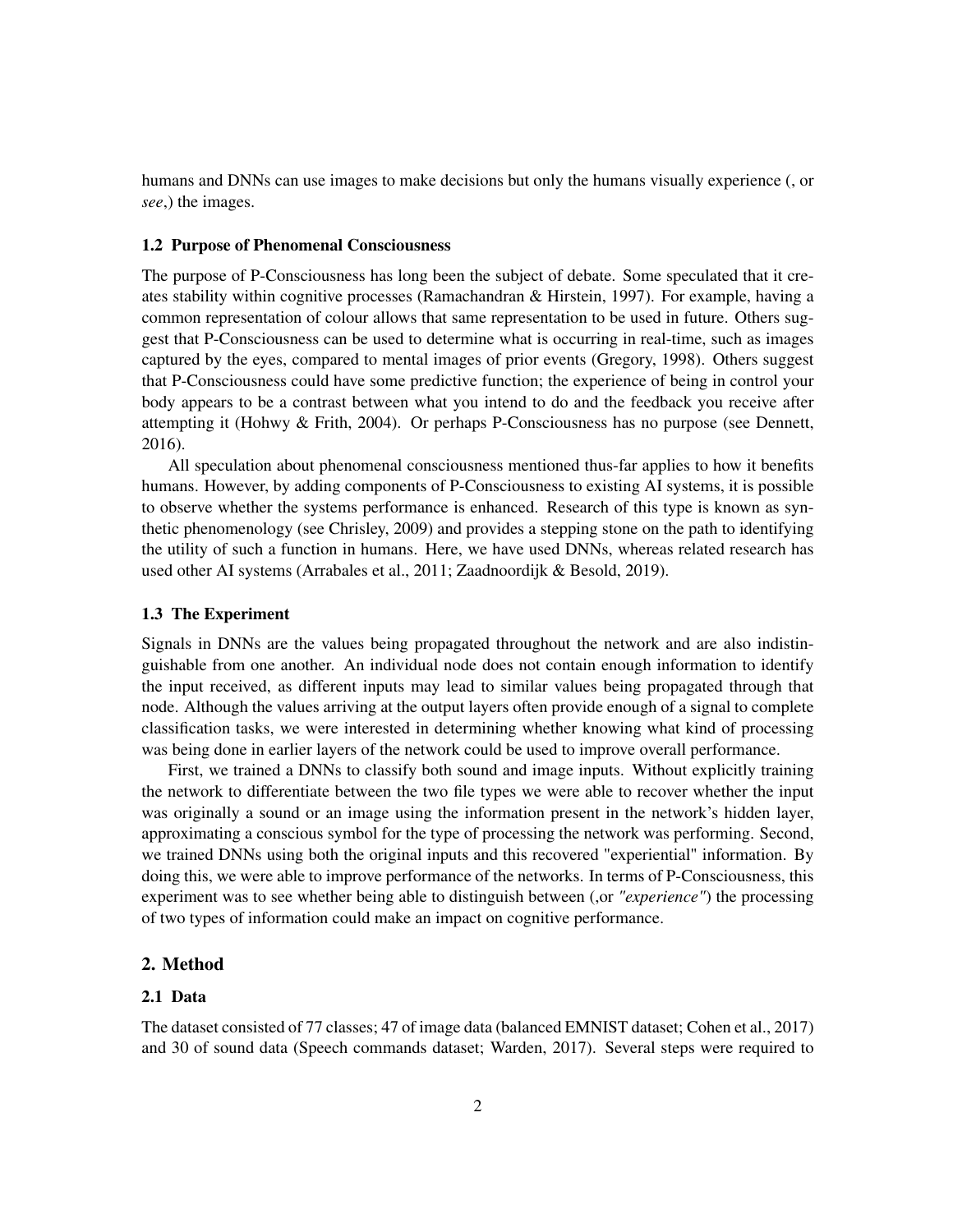convert the sounds into a format compatible with the images. First, each sound was converted into a Mel spectrogram (sampling rate 22050 per second) producing 128 x 44 representations. To match the 28 x 28 size of images, the sounds were zero-padded to a size of  $140 \times 56$ , and max pooling (pool size 5 x 2) was then applied. 20% of the sound data were then reserved for validation. The images and sounds were normalised to values between 0 and 1 and combined to make a 77 class dataset.

## 2.2 Models

The base model consisted of 3 convolution layers followed by two dense layers and an output layer. Hyperband optimisation (Li et al., 2018) was used to determine the best parameters for each layer.

To determine whether the models were developing "concepts" for input type, a Hebbian learner (Hebb, 1949) was attached to each of the base model's dense layers. These learners received the linear outputs from their layer. The outputs were divided by their absolute value, converting each into 1 or -1. The Hebbian learners were then trained using the output data as well as a 1 or -1 label representing whether the layers output was generated via a sound or image file, respectively.

The aided model was almost identical the base model. The difference being the output from a Hebbian learner of a pre-trained base model was concatenated on to the data entering the first dense layer of the aided model. This provided the aided models with the equivalent of one bit of additional information, from the internally developed 'quale' representation of input type, during training.

#### 2.3 Training

Ten base models were trained using the Adam optimizer (Kingma & Ba, 2015). Each training run lasted for 500 epochs of 1000 steps. A batch of 128 training examples was created each step by sampling uniformly between the images and sounds. Each sound and image sample appeared approximately 1.2 times and 0.5 times per epoch, respectively. This resulted in a balanced sound: image ratio instead of an even distribution of all 77 classes.

Ten aided models were also trained. Training began by pre-training a base model until any of the attached Hebbian learners achieved greater than 99% accuracy on the validation data. Once achieved, the base model's weights were frozen along with the more accurate Hebbian learner. After pre-training, training of the aided model proceeding like base training. The exception being that the training batch was first passed through the pre-trained base model and Hebbian learner. The output of the Hebbian learner was then input to the aided model along with the original batch and concatenated onto flattened outputs of the convolutional layers.

#### 3. Results

## 3.1 Hebbian Learners

The Hebbian learners were able to accurately classify whether a base model's input was an image or sound. After 1 epoch, the accuracy of the learner attached to the  $1<sup>st</sup>$  layer always exceeded the 99% validated accuracy criterion (mean 99.7%, SD .2%). The 2nd layer's learner was less accurate at this point. (mean 96.7%, SD 1.6%).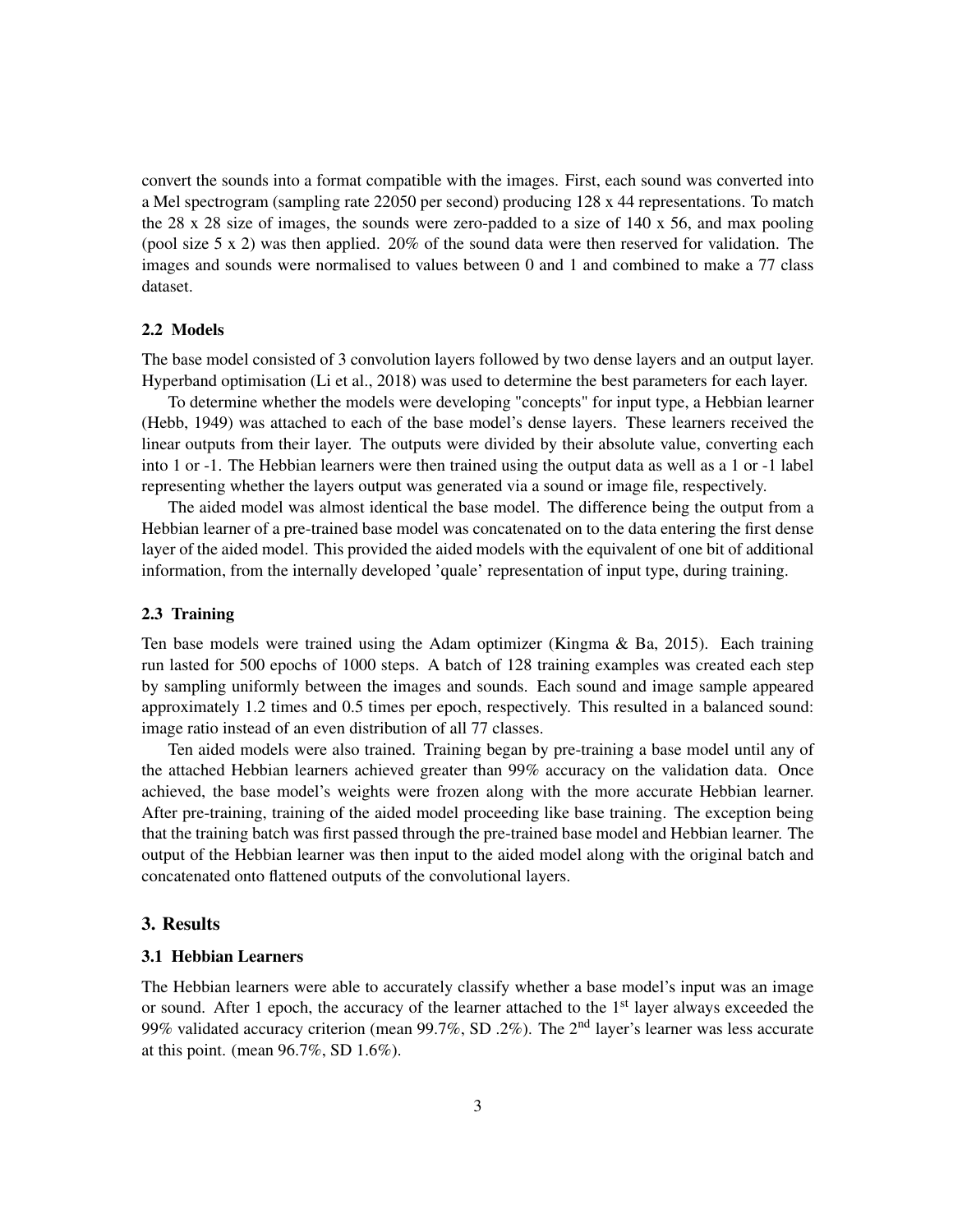

Figure 1. The averages of training loss and accuracy, as well as validation loss and accuracy during training of the base and aided models. The average aided model outperformed the average base model in all cases.

#### 3.2 Training Performance

Visual inspection of Figure 1 shows that average training loss was lower for the aided model resulting in higher average training accuracy. The same was observed in the validation data, until training exceeded approximately 150 epochs and the models began to over-fit. The maximum validation accuracy obtained from each training run were compared using the Mann-Whitney U test. This confirmed that there was a significant difference between the validation accuracy produced by both models, providing evidence that the inclusion of additional information extracted from a pretrained model lead to an improvement in performance  $(P = .011)$ . Tests performed on the number of epochs required to reach best performance were non-significant, suggesting that the same number of training epochs were required for both models to obtain the best results on the validation dataset.

#### 4. Discussion

#### 4.1 Results so far

The research presented here are the preliminary findings from our attempts to 1) describe phenomenal consciousness as a consequence of the physical indistinguishability of neural signals, 2)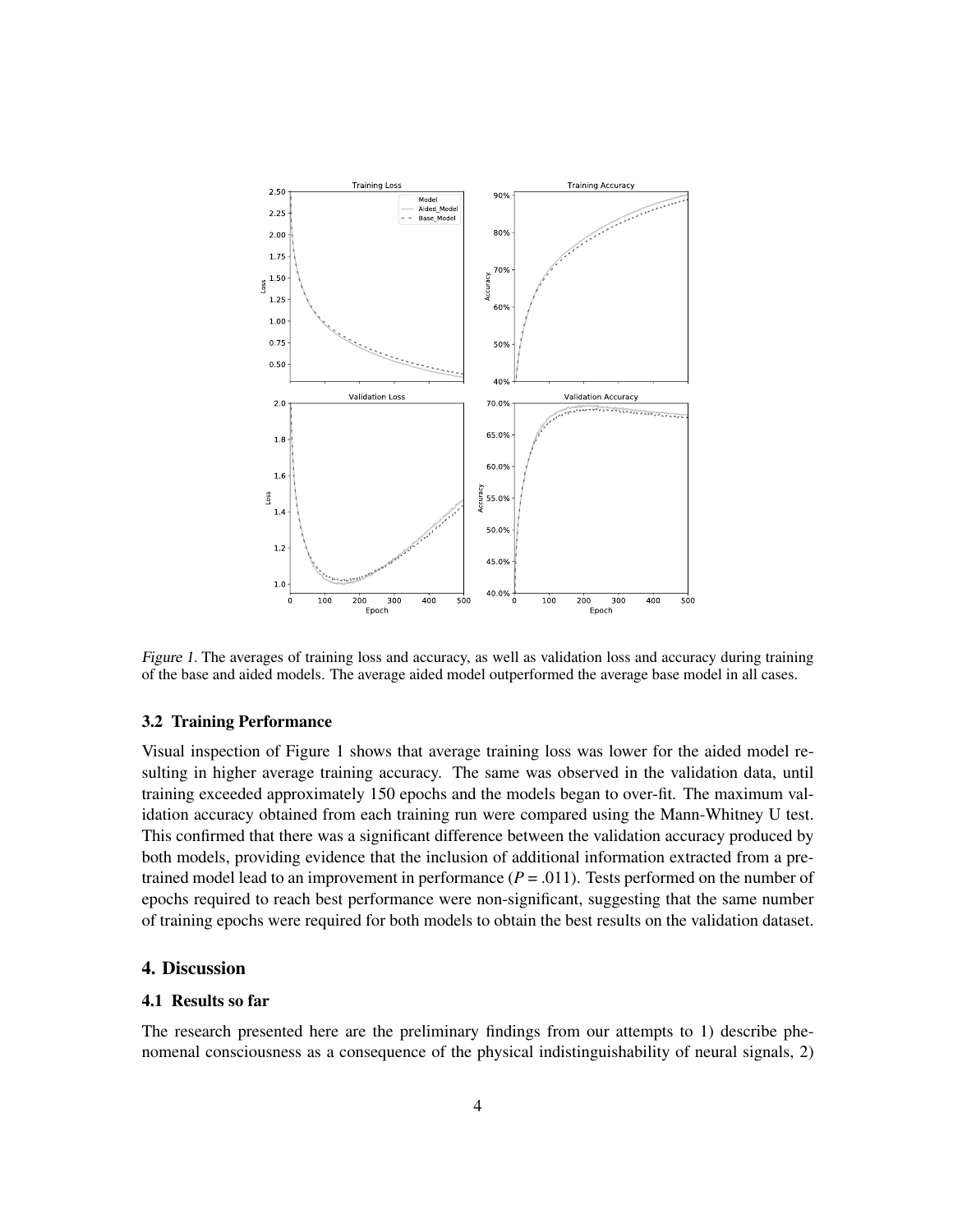describe the utility of learning to make those distinctions, and 3) show the consequential utility of having done so. So far we have shown that it is possible to use Hebbian learners (Hebb, 1949) to distinguish between signals and that this distinction lead to significant improvements in a DNNs performance when learning a multi-modal classification task.

#### 4.2 Consciousness and Artificial Intelligence

Although our ultimate goal is to determine the utility of P-Consciousness, it would be premature to make conclusions based on our preliminary data. However, for the sake of scientific discourse, we shall make limited comparisons between our results and selected literature.

In our experiment we emulated one property of P-Consciousness by providing DNNs with a representation of whether the current training sample was a sound or image. While we are not claiming to have produced P-Conscious machines, this did gave the model the ability to separate the modalities while learning a multi-modal classification task. This is analogise to humans learning to identify new sounds and objects; initially they will not be able to distinguish between each sound and each object, but they can use the differences in visual and auditory phenomenal experiences to separate sounds from objects.

Why the ability to separate modalities lead to improved performance is the important question. One possibility is that phenomenal experiences act as shortcut to important information. Such an idea was raised by Zaadnoordijk and Besold (2019) when discussing phenomenal experience in AI. In their view, phenomenal experiences are a direct mapping from sensory inputs to mental representations which bypass many high-level functions to provide information more efficiently. This is effectively what is happening in our experiment as the Hebbian learners mapped the original 28 x 28 inputs on to 1 bit of information, to create the most efficient representation of a binary label. With all that said, knowing that information acts as a shortcut does not specify how that shortcut improves performance.

Mapping high dimensional data on to lower dimensional representations has also been employed in other computational frameworks of consciousness. Although it does not contain a phenomenal component, Bengio's (2017) *The Consciousness Prior* conceptualises conscious states as lowerdimensional representations of selected unconscious states. While Bengio's proposed model differs greatly from our own, it should be noted that experiments inspired by *The Consciousness Prior* have achieved state-of-the-art results (Xu et al., 2019). This means that mapping information onto lower dimensions appears to cause improved performance in more than just our preliminary results.

#### 4.3 Limitations

We have shown that the aided model out performed the base model. However, we have only tested one model architecture and this does not yet prove the existence of a general pattern. We are currently conducting future studies with wider ranges of architectures to test the robustness of the effect described here.